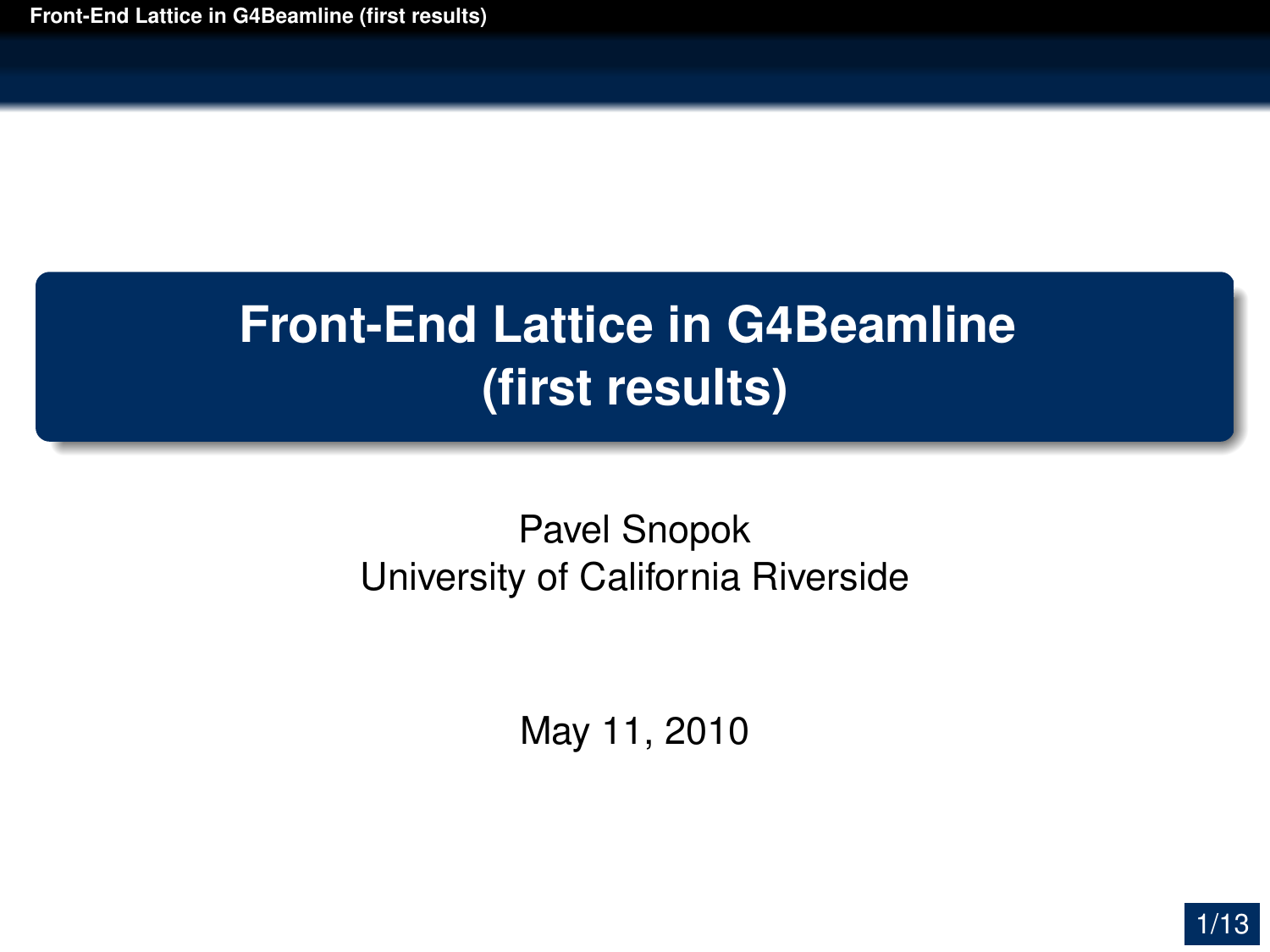**Outline** 





#### [Individual sections](#page-4-0)

#### [Absorbers](#page-9-0)



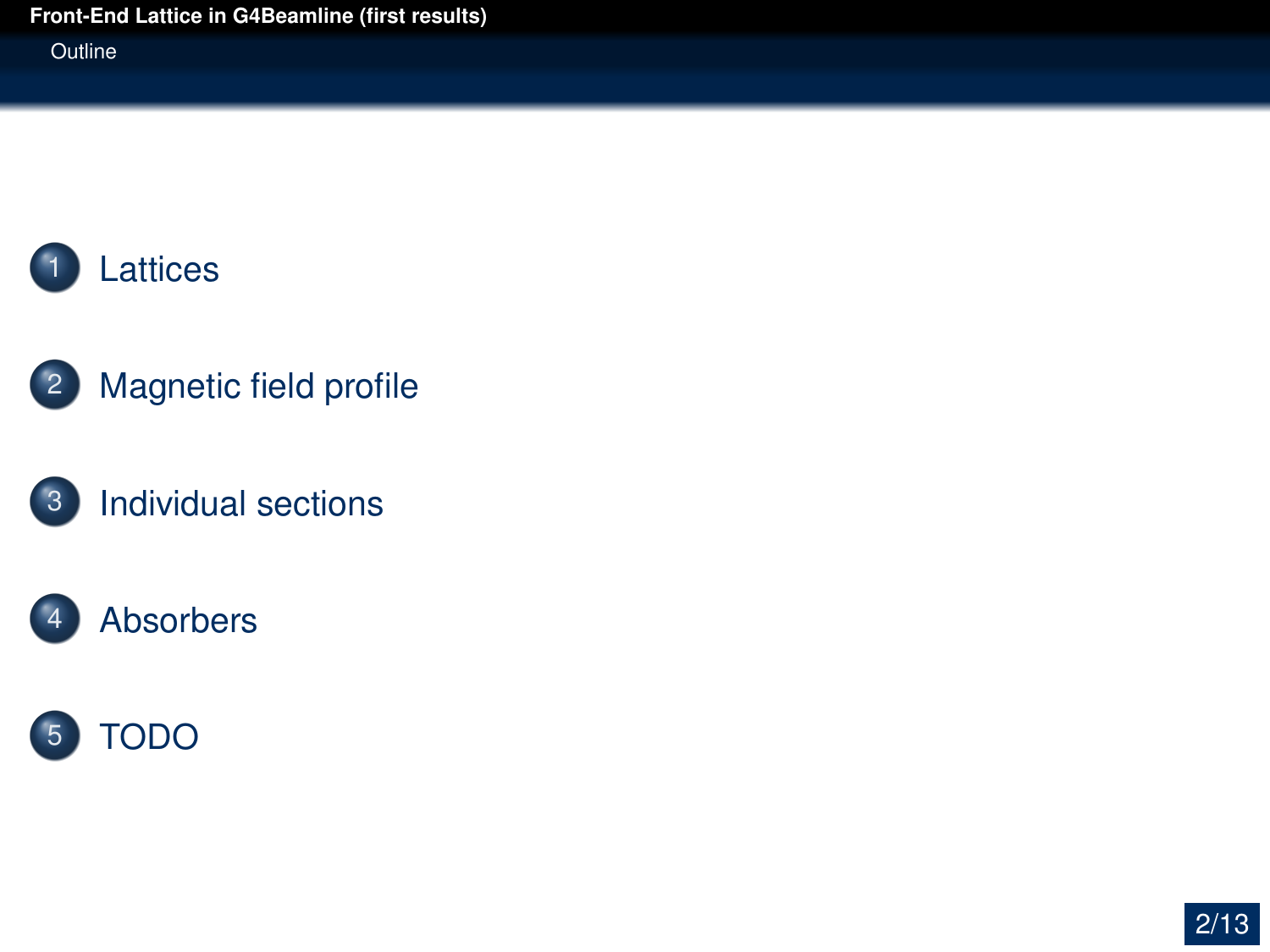Lattices

## **Lattices**

- "Baseline": ACCEL model 10 for RF, continuous change of frequencies, 150 cells (112.5 m) of the cooler section, constant length buncher cells.
- <span id="page-2-0"></span>• "Discrete": limited number of predefined RF frequencies/gradients, 140 cells (105 m) of the cooler section, variable length buncher cells (1, 2 or 3 RF per cell).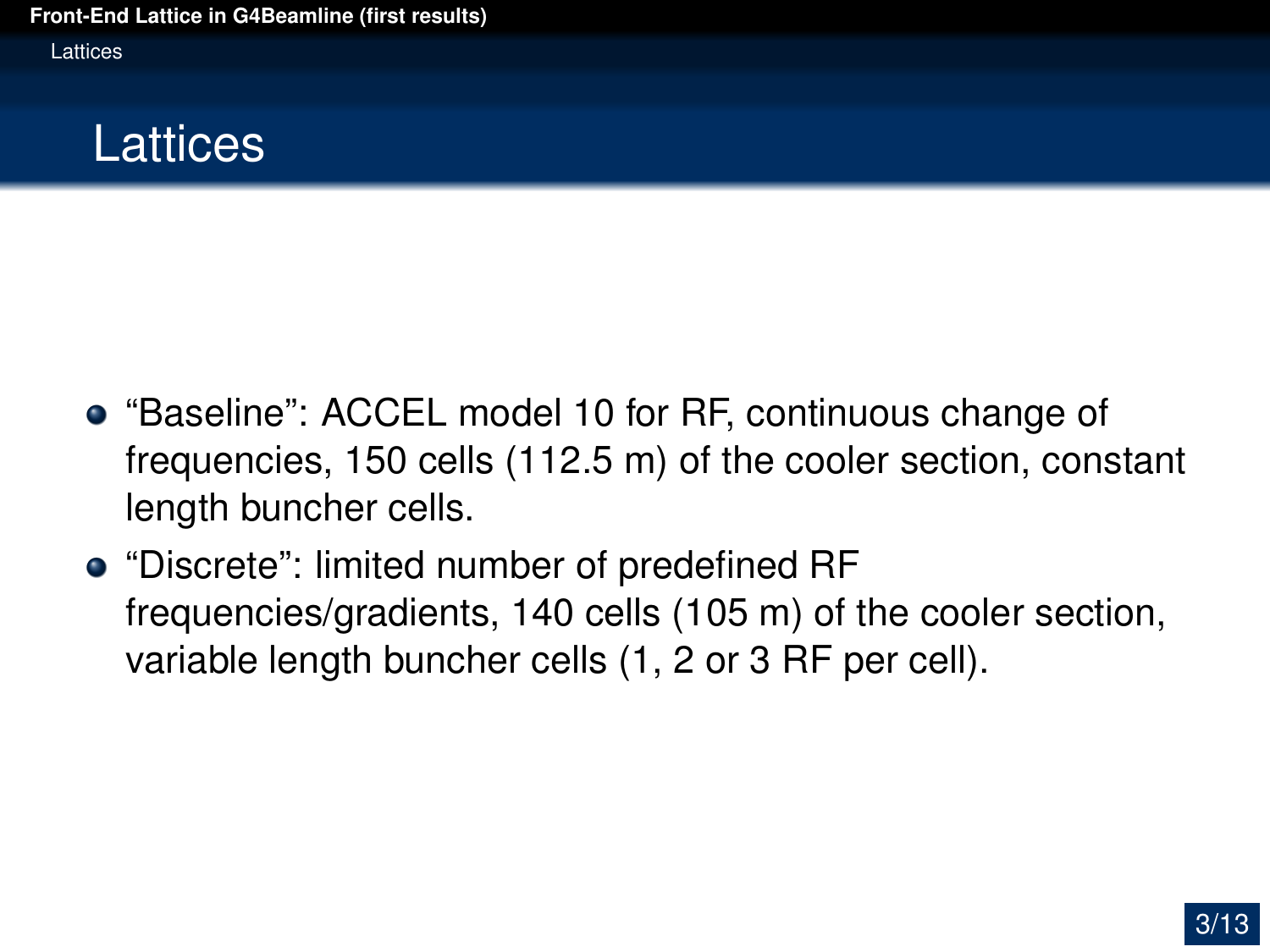Magnetic field profile

# Magnetic field profile



<span id="page-3-0"></span>Magnetic field looks ok (apart from the 2 T to 1.5 T jump between capture and decay sections). Field maps are generated by a separate script.

4/13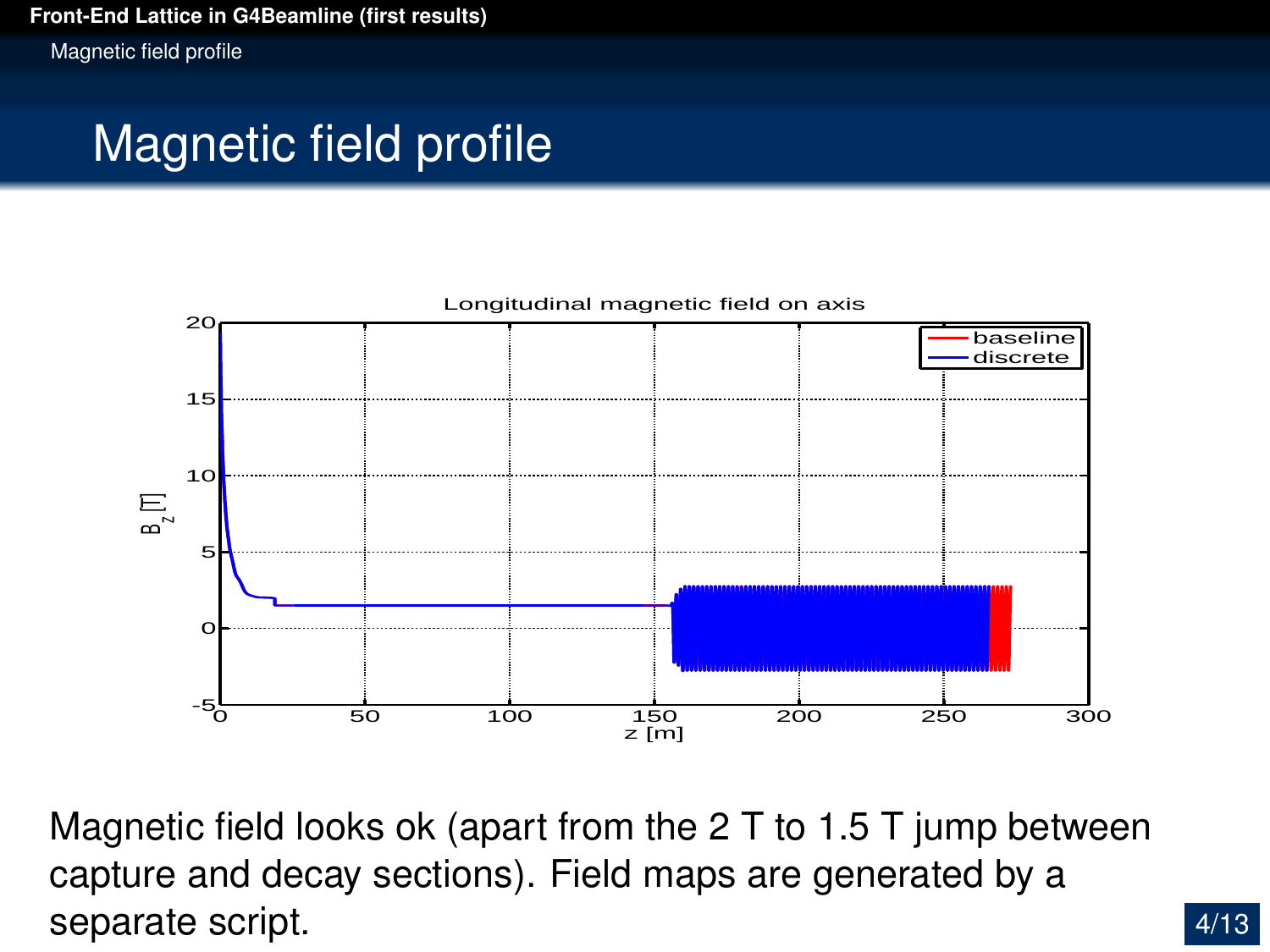Individual sections



<span id="page-4-0"></span>Nothing to report, pions get focused, decay in a 1.5 T solenoid, about 20% loss in "transmission".

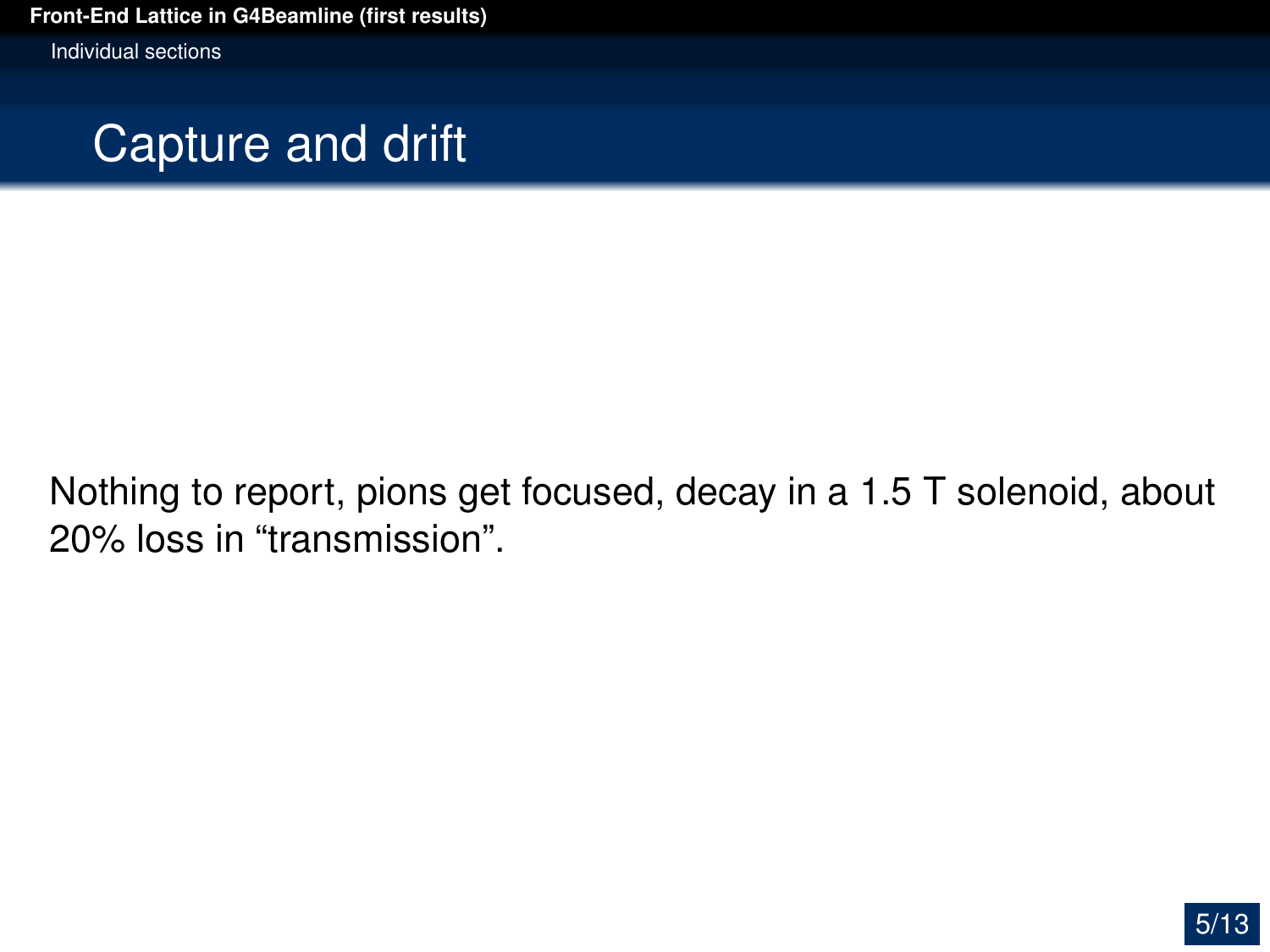Individual sections

### Buncher and rotator

Model 10 in ICOOL assumes that  $G = g_0 + g_1 \left( \frac{z}{L} \right)$  $\left(\frac{z}{L}\right) + g_2\left(\frac{z}{L}\right)$  $\left(\frac{z}{L}\right)^2$ , where  $z$ – longitudinal position,  $L$  – buncher length,  $g_0$ ,  $g_1$  and  $g_2$  are constant coefficients, *G* – RF gradient. Also,  $\nu_{RF} = \frac{n_b}{|t_{ref1} - t|}$  $\frac{n_b}{|t_{ref1}-t_{ref2}|}$ , where  $\nu_{RF}$  – RF frequency,  $n_b$  – number of bunches separating the two reference particles,  $t_{ref\{1,2\}} = \frac{z}{v_{ref}}$  $\frac{z}{v_{\textit{ref}\{1,2\}}},$  $v_{ref\{1,2\}} = \frac{p_{ref\{1,2\}}}{\sqrt{p_{\text{max}}^2 + p_{\text{max}}^2}}$ *p* 2 *ref*{1,2}+*m*<sup>2</sup> .

I used these formulas in G4Beamline.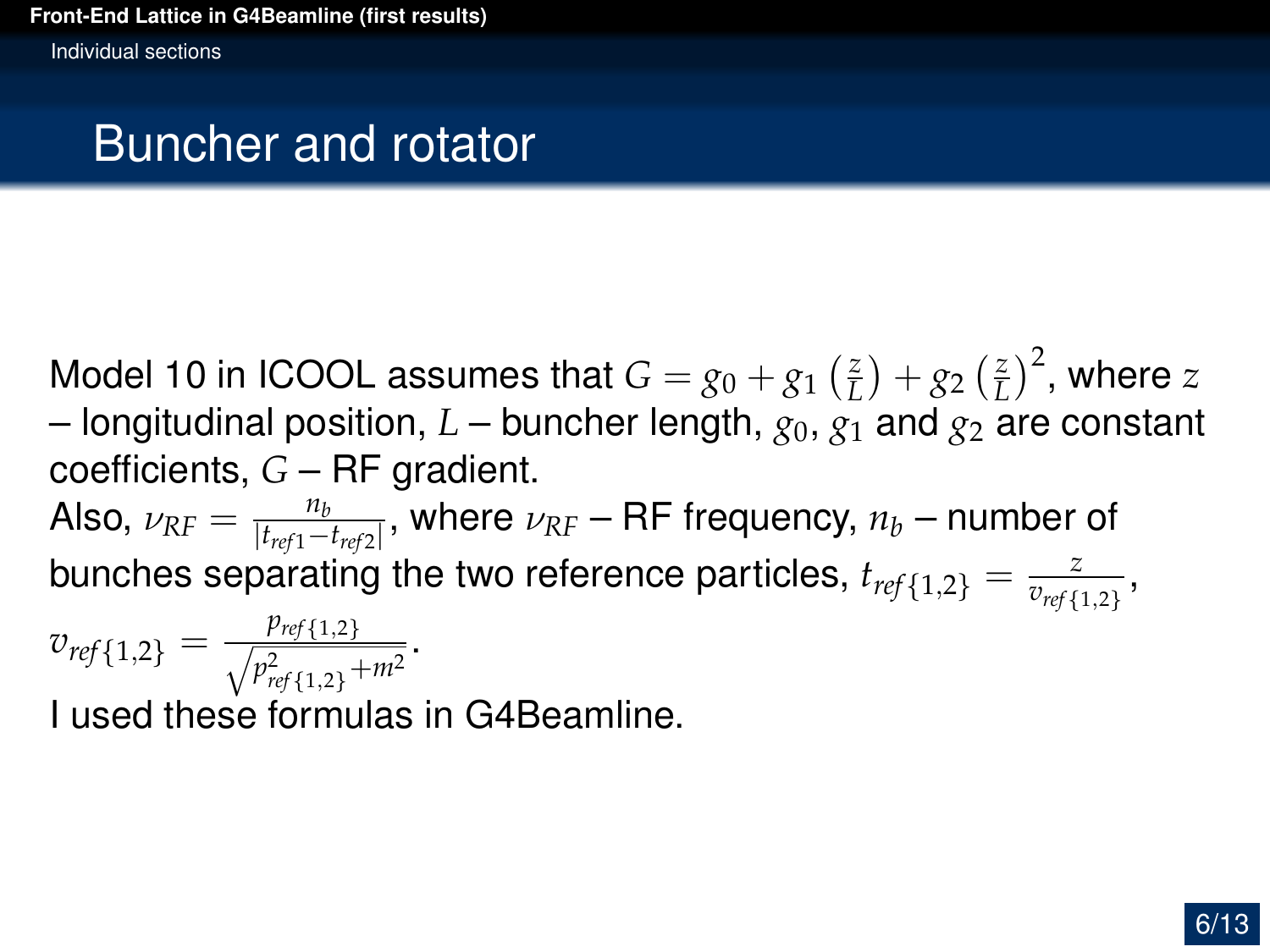Individual sections

### Rotator issue



7/13 Big issue: there is no rotation in the rotator section (RF time offset is not right, I guess).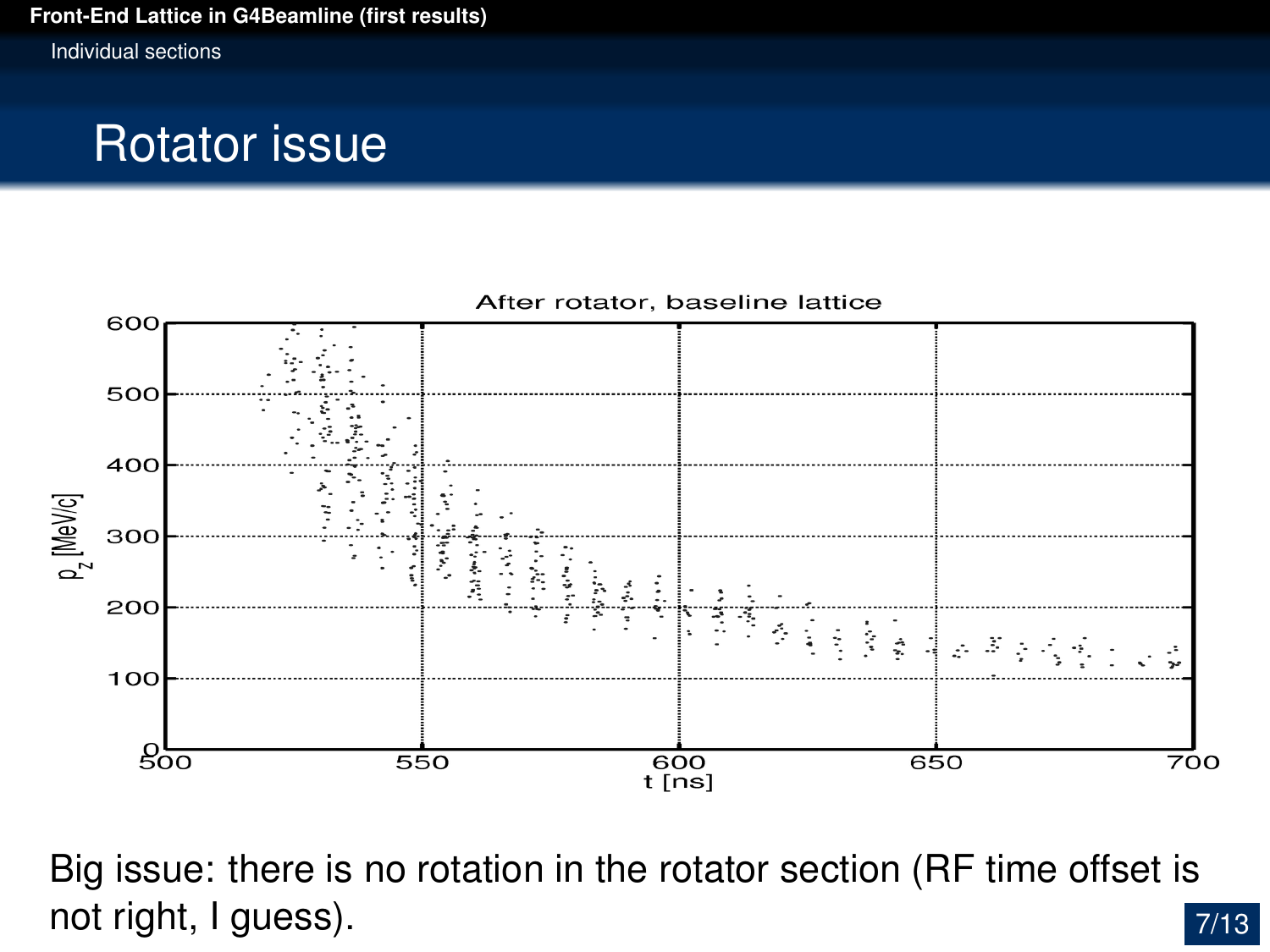Individual sections

### Rotator issue continued



8/13 Reference particle with  $p_0 = 233.5$  MeV/c loses and regains energy in both buncher and rotator, clearly a synchronization issue.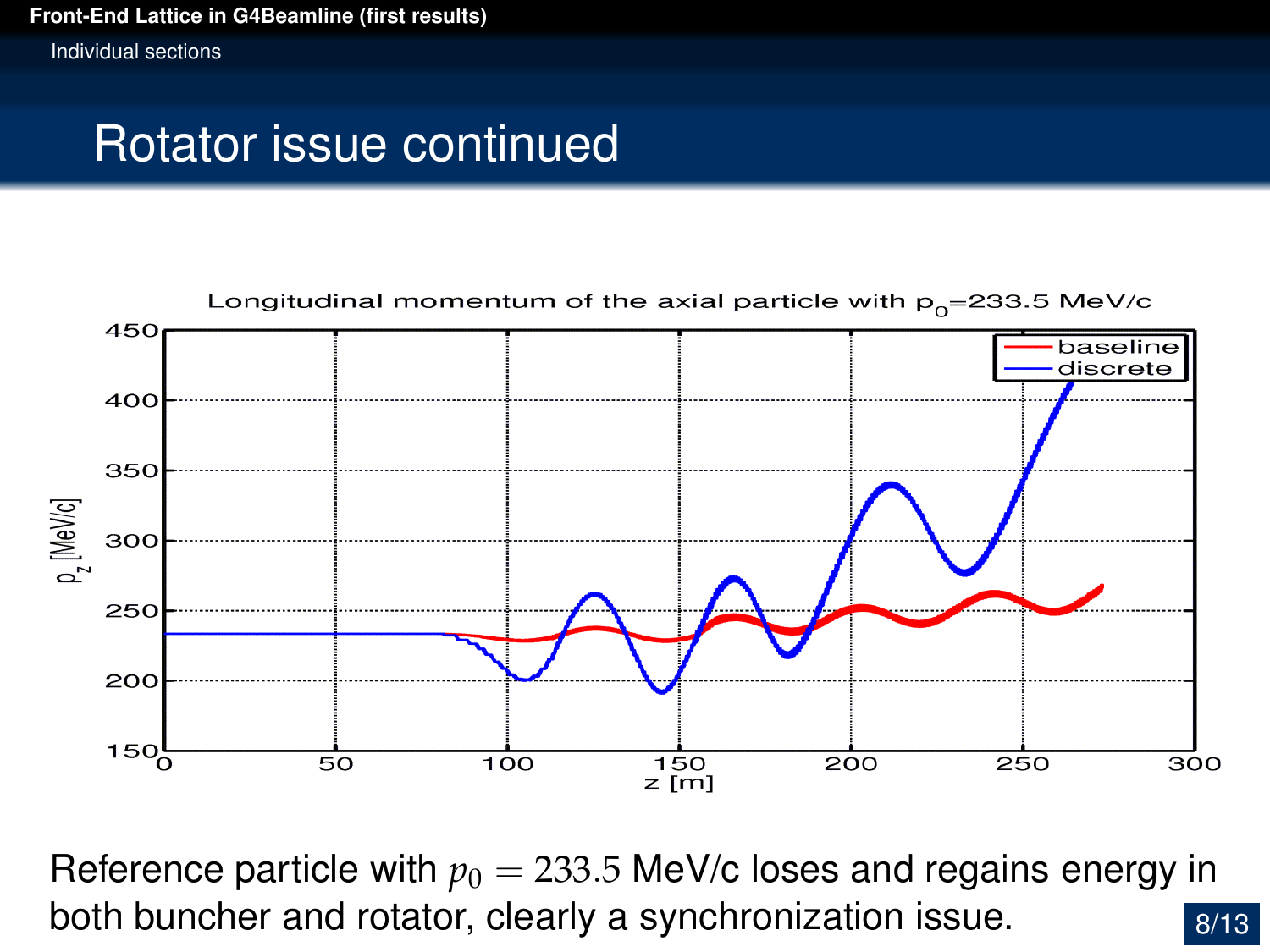Individual sections

#### Matcher and cooler

- In the "discrete" model both gradient and frequency values for RF provided.
- In the "baseline" model used \$frfcool, \$Vrfcool and \$ficool + standard G4Beamline pillbox RF cavity.
- Again, no proper time/phase offset.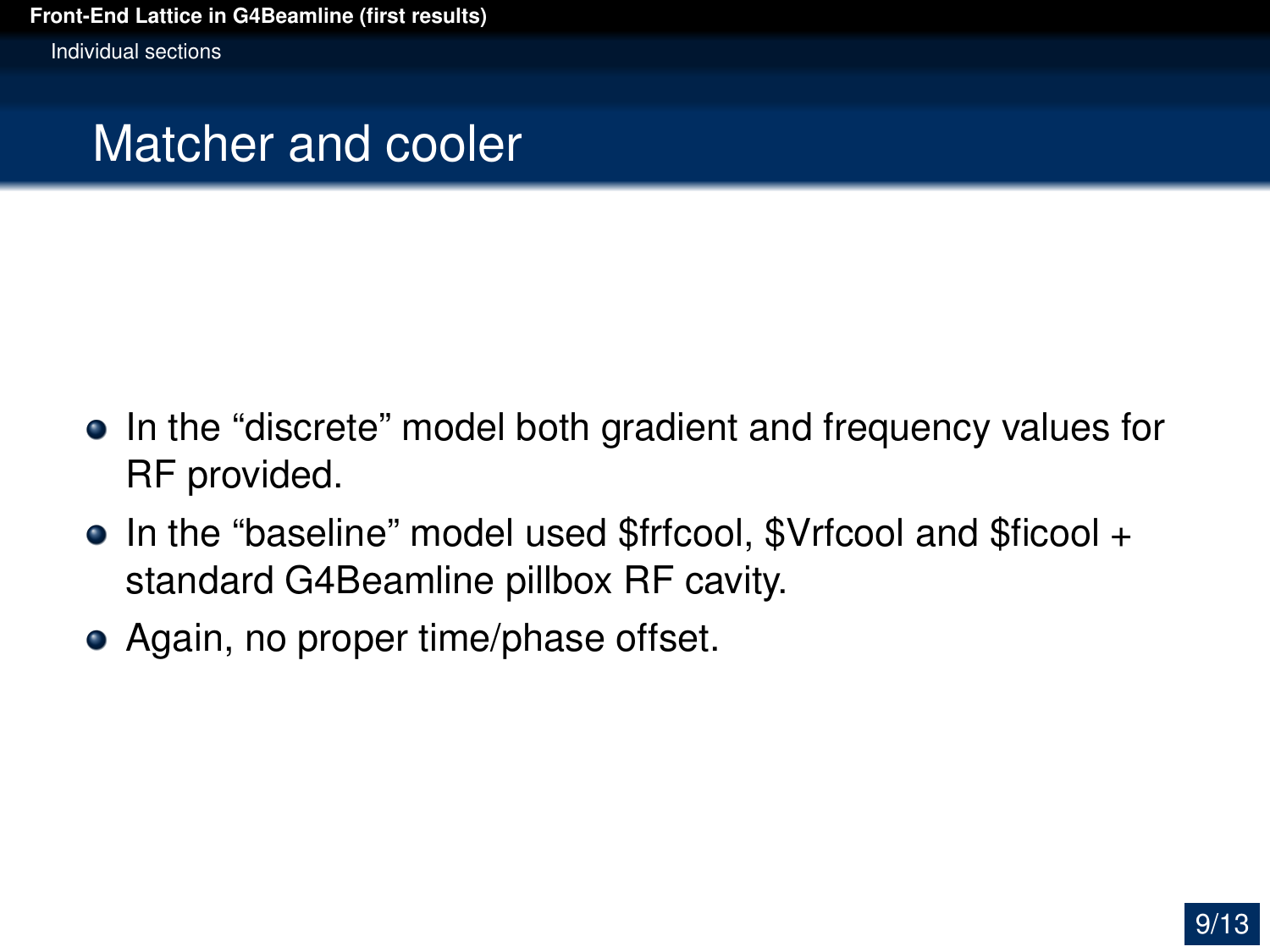## LiH absorber

LiH absorber between the rotator and matcher sections:

- $\bullet$  "Baseline":  $p_{ref}$  goes from 233.5 to 233.0 MeV/c.
- "Discrete": *pref* goes from 233.5 to 230 MeV/c.
- <span id="page-9-0"></span>• Any comments?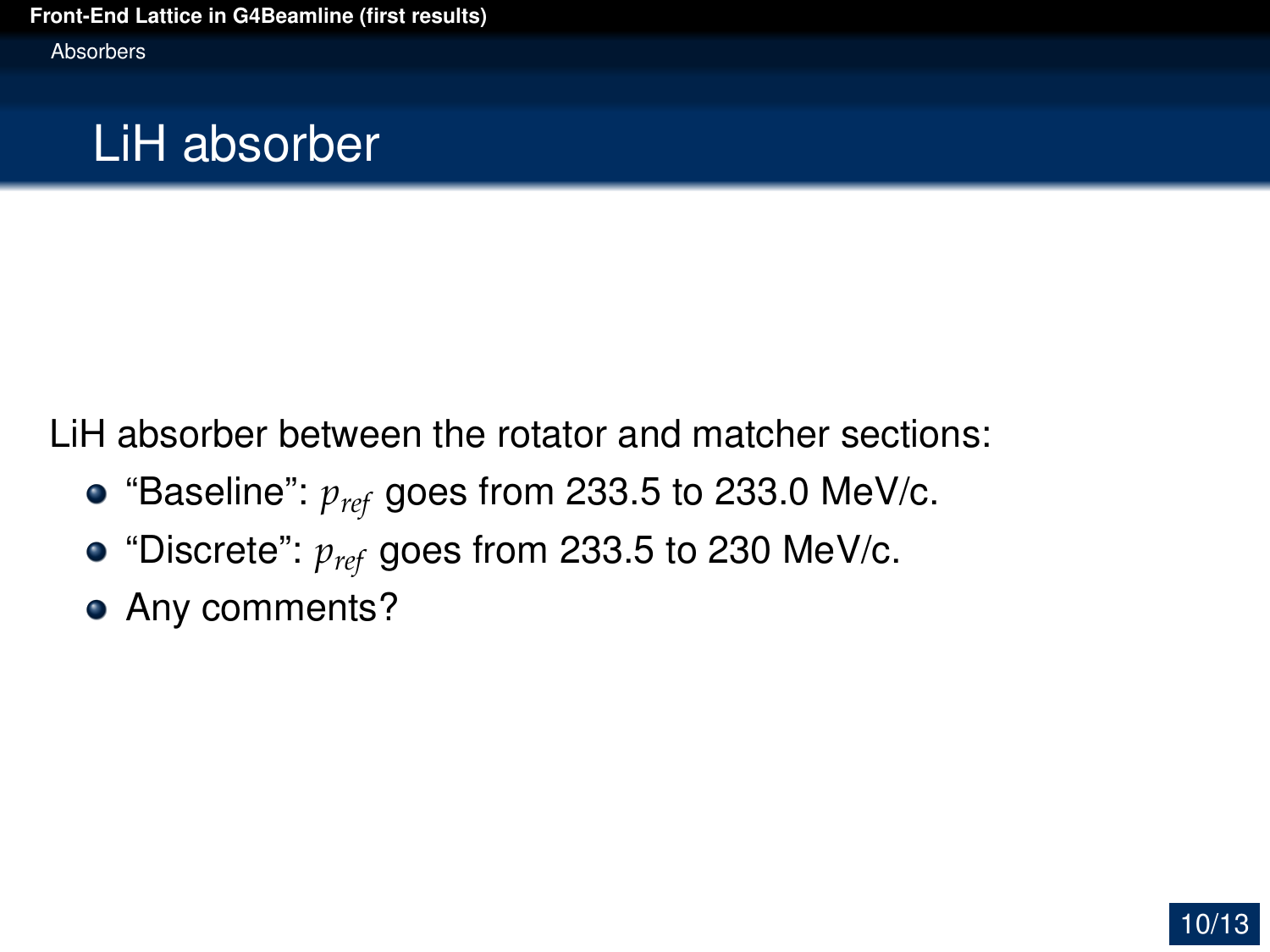Absorbers

## LiH absorbers in matcher + cooler

- "Baseline": 10 & 11.5 mm.
- $\bullet$  "Discrete": 11 & 11 mm.
- Results in higher energy gain by ref. particle (next slide).

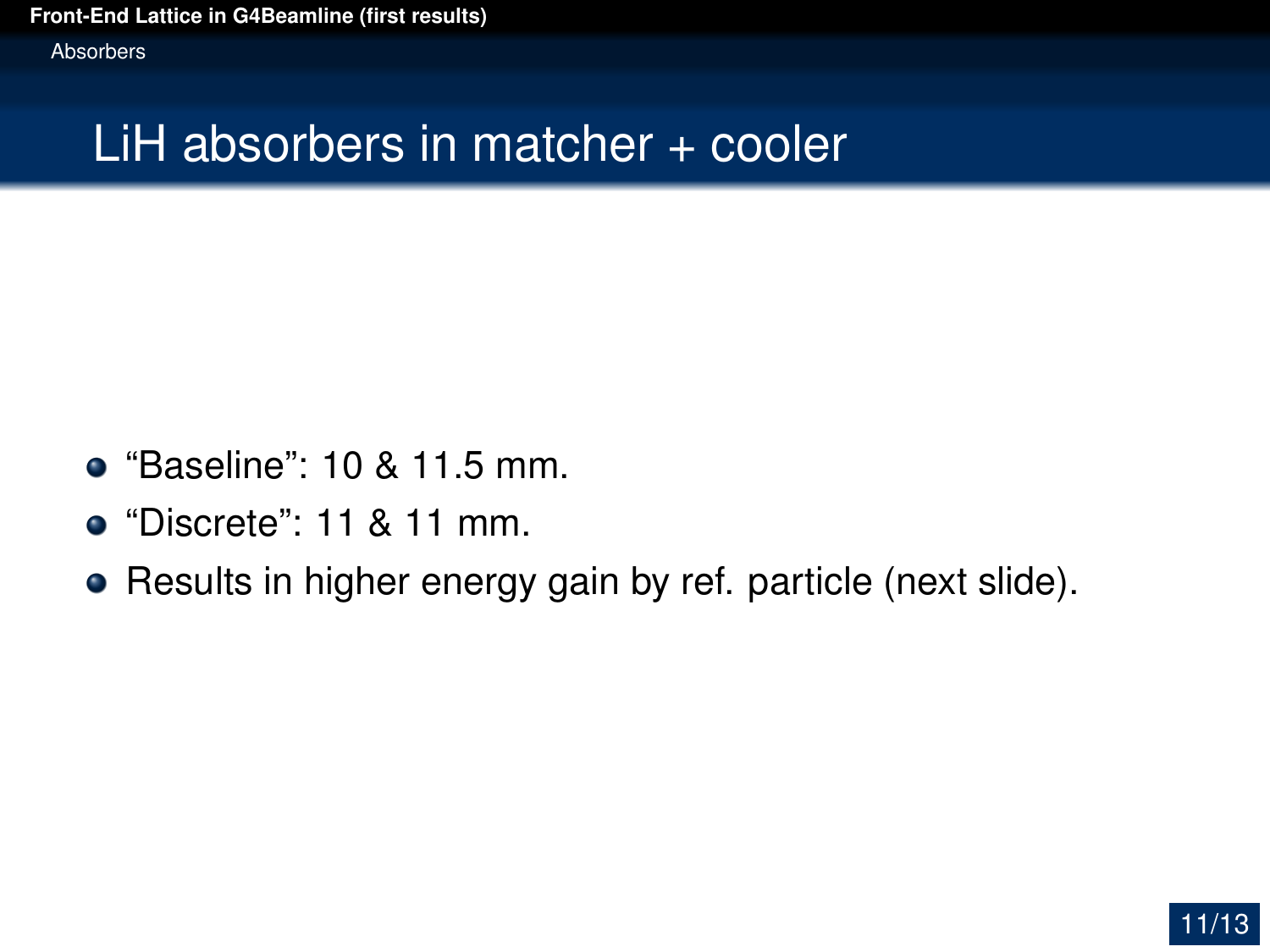#### Absorbers